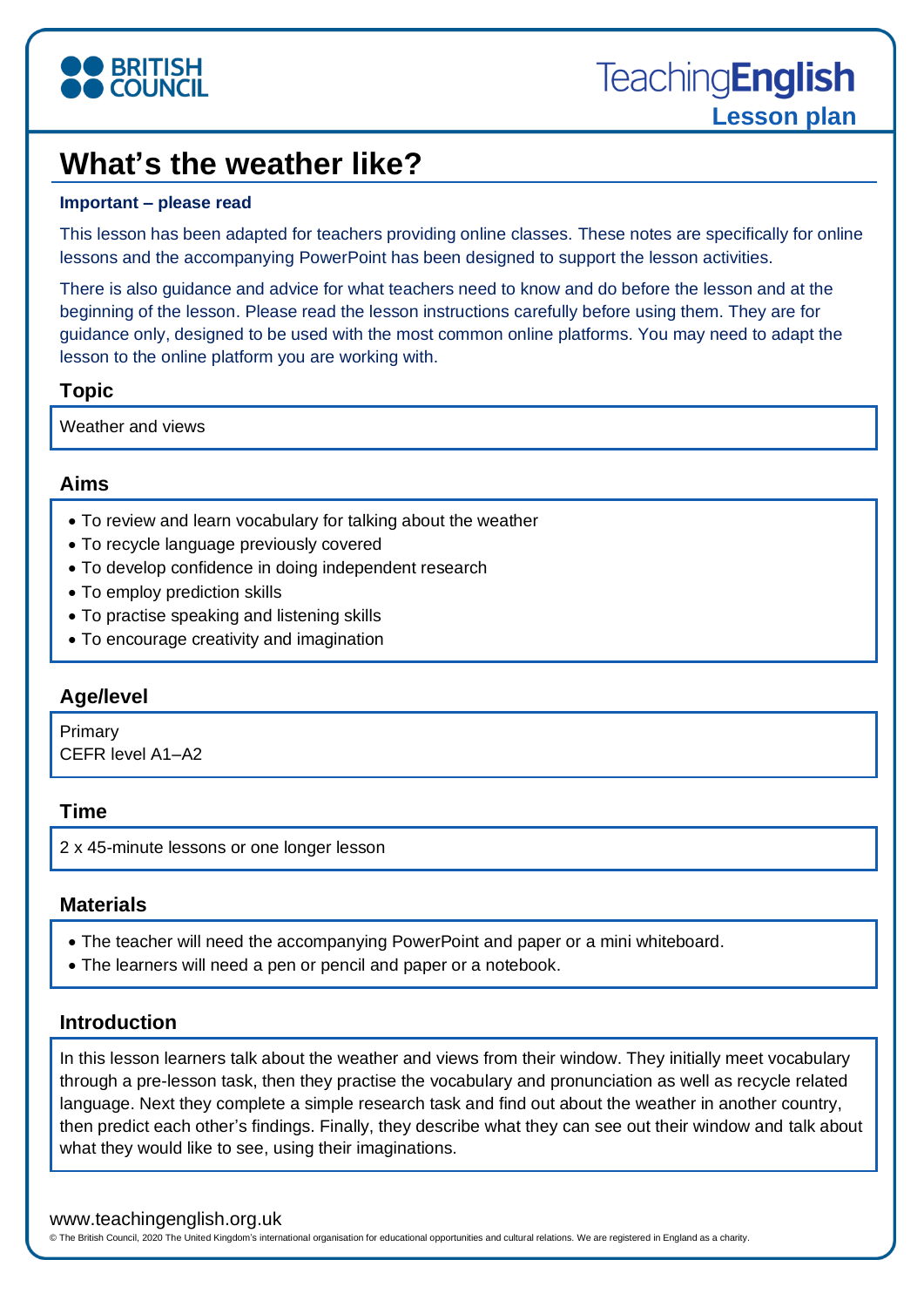

# **Checklist for online teaching**

#### **Make sure you are familiar with the online platform you are using**

- Have you tested your microphone and camera in the platform to make sure they work with it? A headset with a mic is usually better than a device's in-built speakers and mic.
- Do the learners need a URL or code to join the class? Do they all have this?
- Do you know how to share what is on your computer screen so that the learners can see it?
- Do you know how to mute the learners' microphones if you need to?
- Do you know how to use the 'breakout rooms' if the platform has this facility? Is this enabled?
- Does the platform have a 'raise hand' button that the learners can use to indicate they want to speak? You can also use this function to get them to indicate if they can hear you or see what you're showing on the screen, or to hold a quick vote!
- Do you know what the platform looks like from a learner's perspective? It may look different or have slightly different functions compared to the teacher's view. If you use screenshots to explain to learners where to click on something, make sure they're taken from a learner's perspective.
- Do you know how to troubleshoot some of the technical issues that you or your learners might experience with the platform? Does it make a difference if they are accessing the platform from a mobile device or a certain browser?
- Do you know if your learners' parents or another adult will be available during lessons to help them resolve technical issues?
- Have you considered safeguarding and child protection issues? For example, you may wish to insist that learners do not record the lessons.
- Most online platforms have support videos or tutorials available online. Have you looked at these?

#### **General tips**

- Make sure you have explained to your learners (and ideally a parent or another adult if they can be around during lessons) about how to use the basic functions of the platform, how to troubleshoot issues and how to check their settings. This could be done in an initial lesson where you practise using the different buttons and teach them the things to try if there are technical or connection issues. This is also a good opportunity to teach them the language connected with the platform, such as 'mute', 'breakout room', 'refresh', etc., which they will need each lesson in order to follow your instructions.
- Make sure you have explained to your learners the rules and the behaviour you expect during lessons, such as patience, respect for each other, writing only relevant things in the chat, etc.
- Always check your microphone and camera before each lesson and check with each learner at the start that you can hear and see each other, and that they can see what you share on the screen.
- Make sure all the learners know they must arrive on time and what they must bring, such as their notebook and pencil case. Many online learning platforms have a virtual waiting room. It's a good idea to tell your learners to join the class at least five minutes before it begins to avoid disruption.

#### www.teachingenglish.org.uk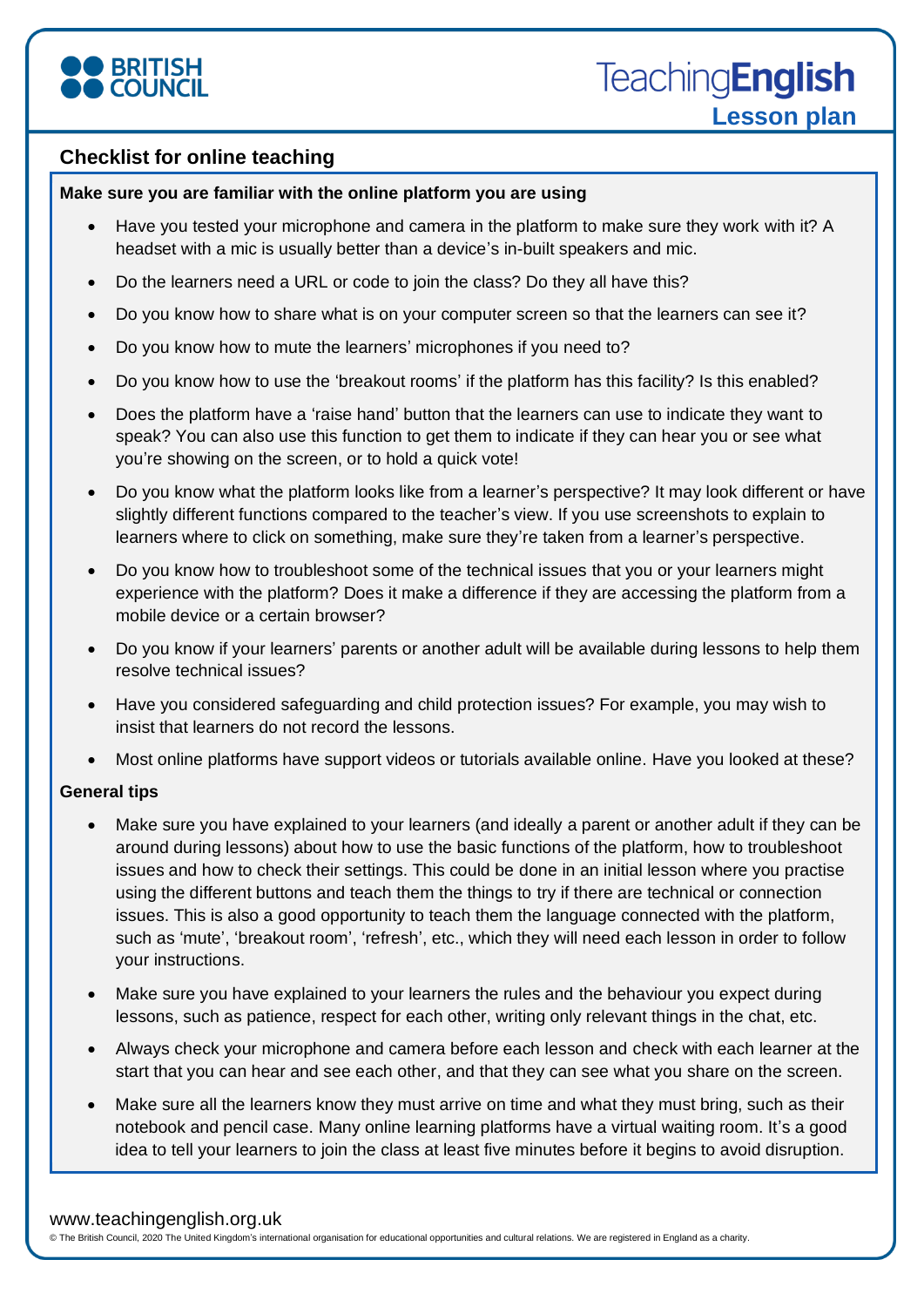

| <b>Procedure</b>                                                                                        |                                                                                                                                                                                                                                                                                                                                                                                                                                                                                                                                                                                                                                                                                                                                                                                                                                                                                                                                                                                                                           |
|---------------------------------------------------------------------------------------------------------|---------------------------------------------------------------------------------------------------------------------------------------------------------------------------------------------------------------------------------------------------------------------------------------------------------------------------------------------------------------------------------------------------------------------------------------------------------------------------------------------------------------------------------------------------------------------------------------------------------------------------------------------------------------------------------------------------------------------------------------------------------------------------------------------------------------------------------------------------------------------------------------------------------------------------------------------------------------------------------------------------------------------------|
| <b>Before the</b><br>lesson                                                                             | • Before the lesson, or for the previous lesson's homework, ask learners to play one or<br>more of the following games on LearnEnglish Kids. These word games have audio<br>for each language item and you can encourage your learners to listen to the audio as<br>well so that they are also exposed to the pronunciation of the word. The game(s) you<br>assign will depend on your learners.<br>https://learnenglishkids.britishcouncil.org/word-games/weather-1<br>https://learnenglishkids.britishcouncil.org/word-games/weather-2<br>• Before you start the lesson:<br>Test your microphone and camera to make sure they work.<br>Make sure that you have the accompanying PowerPoint open and shared.                                                                                                                                                                                                                                                                                                             |
| At the start of<br>the lesson<br>slide 1                                                                | • Welcome the learners as they arrive:<br>Check that you can all hear and see each other.<br>Check that they can see the first slide.<br>If they can't, ask them (or ideally an adult they have present) to check their<br>-<br>settings or troubleshoot in the way you have shown them previously. You<br>may need to write this in the chat facility if they cannot hear you.<br>$\bullet$ Tips:<br>Consider having a short task for the learners to do until they have all<br>arrived. For example, you could have a poll set up (if your platform has this<br>function) or a simple activity where they write in the chat, such as to say<br>what they've done that week.<br>Consider muting learners' microphones after greeting them to avoid having<br>$\qquad \qquad \blacksquare$<br>too much background noise when you get started. Tell them if you do this<br>and explain why. You could also suggest that if possible they use a headset<br>with a mic rather than their device's in-built speakers and mic. |
| 1. Warmer (5<br>minutes)<br>slide <sub>2</sub>                                                          | • Tell your learners that the missing word from the tongue twister rhymes with not, and<br>ask them to guess it (hot). Explain what whether and put up with mean if necessary.<br>• Practise saying each part of the tongue twister separately and then as a whole. Start<br>slow and then the learners can see how fast they can get!                                                                                                                                                                                                                                                                                                                                                                                                                                                                                                                                                                                                                                                                                    |
| 2. Pronunciation<br>focus (10<br>minutes)<br>paper or mini<br>whiteboard                                | • On a piece of paper or a mini whiteboard, draw, line by line, some simple weather<br>images and elicit what each one is. Drill pronunciation.<br>. Tell the learners that for the next activity, they need to tell you the word, and they<br>need to watch your mouth. Then mute your microphone! Say a word really clearly<br>and see if the learners can work out the word from how your mouth moves.                                                                                                                                                                                                                                                                                                                                                                                                                                                                                                                                                                                                                 |
| 3. Weather<br>words language<br>practice (10<br>minutes)<br>platform<br>whiteboard or<br>blank document | . Play a game of backs to the computer, which is similar to backs to the board. Put<br>learners in two teams. For reference write the names of who is in each team on the<br>whiteboard (if the platform has one) or on a blank document that you screen share.<br>• Nominate one learner from each team to physically turn around away from the<br>screen. Write a weather word or show a picture on the whiteboard/document for the<br>other learners to see, then remove it.<br>• The two nominated learners turn back around. Everybody else mimes the word and<br>the first of the two learners to raise their hand says the weather word.                                                                                                                                                                                                                                                                                                                                                                           |

# www.teachingenglish.org.uk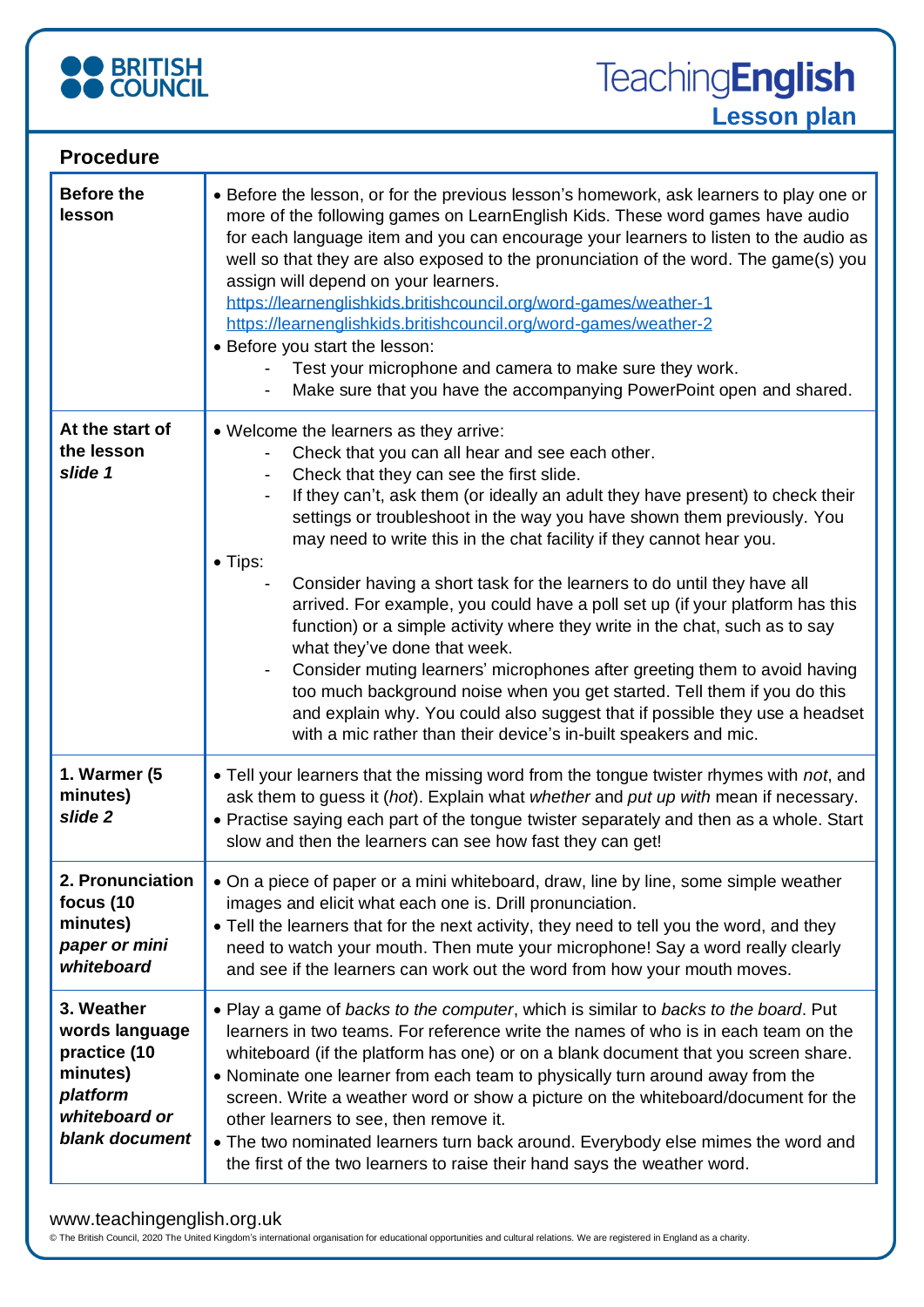

ī

**TeachingEnglish Lesson plan**

|                                                                                         | • Repeat with two different learners turning around each time.                                                                                                                                                                                                                                                                                                                                                                                                                                                                                                                                                                                                                                                                                                                                                                                                                                                                                                                                            |
|-----------------------------------------------------------------------------------------|-----------------------------------------------------------------------------------------------------------------------------------------------------------------------------------------------------------------------------------------------------------------------------------------------------------------------------------------------------------------------------------------------------------------------------------------------------------------------------------------------------------------------------------------------------------------------------------------------------------------------------------------------------------------------------------------------------------------------------------------------------------------------------------------------------------------------------------------------------------------------------------------------------------------------------------------------------------------------------------------------------------|
| 4. Recycling<br>language (5-10<br>minutes)<br>open class                                | . If you have previously covered language for suggestions, advice, clothes or<br>something else that can connect with the weather, get learners to say a type of<br>weather and respond to it. Demonstrate with a learner and get them to say e.g. It's<br>hot. Respond using the language you want to review, for example Yes, it is. Let's<br>have an ice cream or We should open a window, etc.<br>• Now you say another type of weather, e.g. It's windy. Choose another learner and<br>encourage them to respond to you in a similar way. Continue around the class with<br>one learner responding to the next.                                                                                                                                                                                                                                                                                                                                                                                      |
| 5. Research task<br>$(10-15 \text{ minutes})$<br>slide 3<br>paper or mini<br>whiteboard | • Depending on the format of your classes, this activity can be set for the learners to<br>do in the break time or as homework for before the next class.<br>• Assign each learner a country and set them the challenge of finding out the capital<br>city of that country and what the weather's like there. You can choose to focus on the<br>weather now or tomorrow depending on the verb form you'd like them to practise.<br>They could find out the capital city using a website like Wikipedia and the weather on<br>the BBC at https://www.bbc.com/weather, for example.<br>• If this is the end of the lesson, finish off with an anagrams game. Write the letters of<br>a weather word in random places on a piece of paper or a mini whiteboard and<br>learners guess what the word is.                                                                                                                                                                                                       |
| 6. Warmer (5<br>minutes)<br>open class                                                  | • If this is the start of a lesson, play a few rounds of Stand up if. Ask learners to stand<br>up if they're wearing something green. The fastest learner to stand up can give the<br>next instruction, e.g. Stand up if you've eaten some fruit today. Continue with<br>different learners giving the instructions. You can also ask the learners to vary the<br>initial action, e.g. Turn around if or Jump if.                                                                                                                                                                                                                                                                                                                                                                                                                                                                                                                                                                                         |
| 7. Predicting<br>and sharing<br>research (10<br>minutes)<br>slide 4                     | • Ask learners to find the research they did. Choose a learner to start and ask them to<br>say the capital city of the country they were assigned, but not the weather.<br>• Ask the other learners to predict what they think the weather's like in that city. Then<br>ask the first learner to tell everyone the weather they found out.<br>• Continue with the other learners.                                                                                                                                                                                                                                                                                                                                                                                                                                                                                                                                                                                                                         |
| 8. Speaking and<br>listening<br>practice (10-30<br>minutes)<br>slide 5                  | • Ask the learners to look out a window and tell you what weather they can see today.<br>Do they like this weather?<br>• What else can they see when they look out the window? Elicit some examples, for<br>example buildings, a road, cars, a yard, etc. Depending on your learners encourage<br>them to be descriptive, for example tall buildings, a wide/narrow road, parked/moving<br>cars, etc.<br>• What would they like to see? Ask learners to close their eyes for a few moments and<br>imagine. It could be sunny, snowing, raining lemonade, a beach, a park, the moon,<br>Disneyland, chocolate trees, Superman flying past - encourage their imaginations!<br>• For the next activity the learners will ideally work in pairs in breakout rooms, if the<br>platform you're using has this function, and your learners are comfortable and<br>responsible when working in breakout rooms. However, a similar activity can be<br>done without breakout rooms, with small groups taking turns. |

# www.teachingenglish.org.uk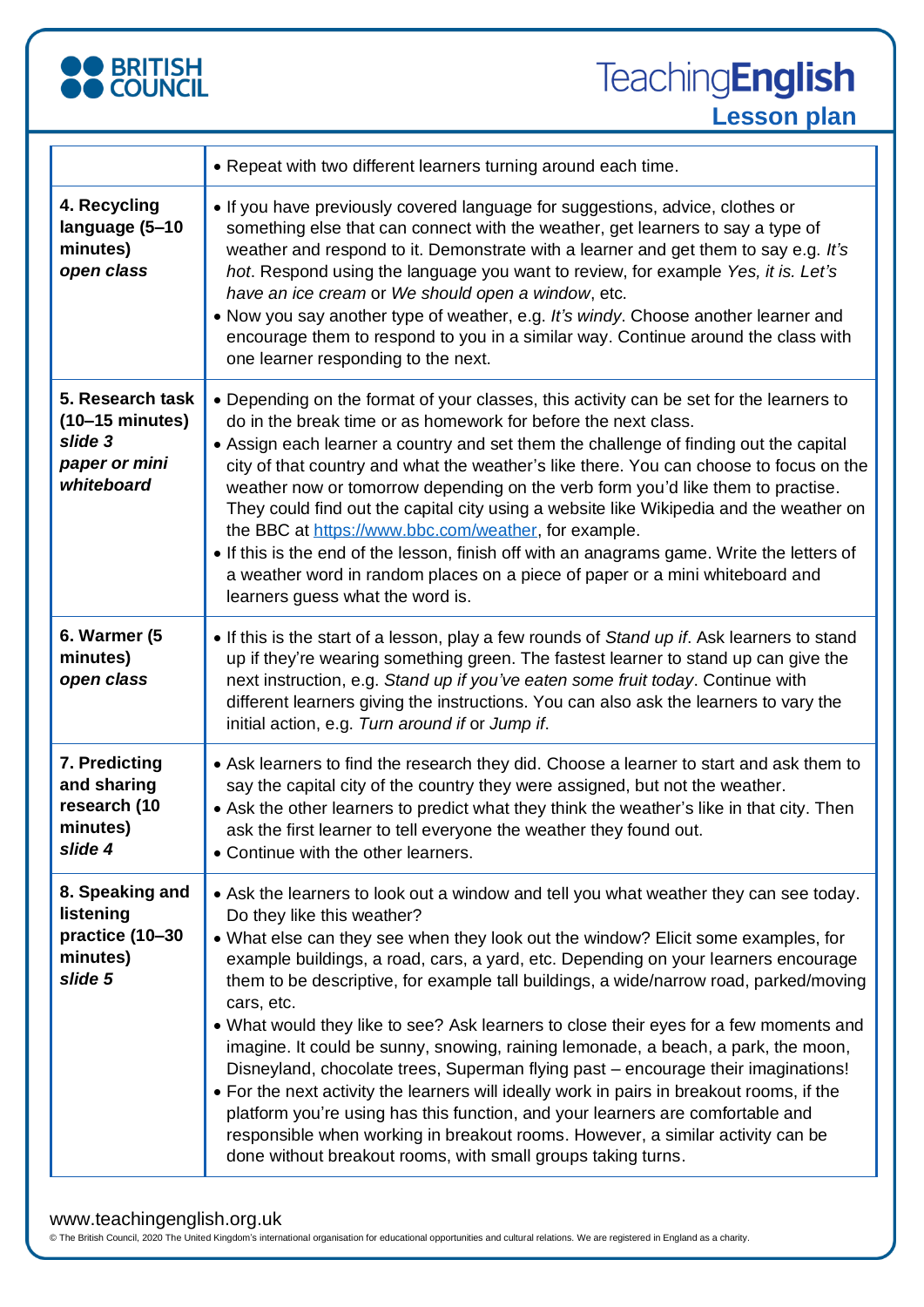# **OO BRITISH<br>OO COUNCIL**

# **TeachingEnglish Lesson plan**

|                                                   | • Tell learners that they are going to work with a partner to describe what they would<br>like to see when they look out their window. Their partner needs to listen and draw a<br>picture. Emphasise that the drawing does not have to be beautiful! Demonstrate with<br>the whole class by asking them to tell you what they think you would like to see out<br>your window. As they say their ideas, draw a rough scene, for example using stick<br>figures for any people. After a few minutes, show them what you've drawn.<br>• Depending on the size of your class, send two or three pairs of learners to breakout<br>rooms to do the activity. If you have more learners, keep them in the main room with<br>a task to do. For example, you could ask them to look at one of the worksheets here<br>https://learnenglishkids.britishcouncil.org/worksheets/weather and write their<br>answers in their notebooks, or you could ask them to make a list of all the weather<br>they can remember from the different cities their classmates researched. This will<br>allow you to monitor the pairwork without having too many breakout rooms to visit.<br>• You may wish to remind the learners of the 'breakout room rules' before you move<br>them there, for example speaking English only, staying on task, etc.<br>• Monitor the learners during the activity by regularly moving between breakout rooms.<br>If your platform has the function, turn your camera off while you monitor so as to |
|---------------------------------------------------|--------------------------------------------------------------------------------------------------------------------------------------------------------------------------------------------------------------------------------------------------------------------------------------------------------------------------------------------------------------------------------------------------------------------------------------------------------------------------------------------------------------------------------------------------------------------------------------------------------------------------------------------------------------------------------------------------------------------------------------------------------------------------------------------------------------------------------------------------------------------------------------------------------------------------------------------------------------------------------------------------------------------------------------------------------------------------------------------------------------------------------------------------------------------------------------------------------------------------------------------------------------------------------------------------------------------------------------------------------------------------------------------------------------------------------------------------------------------------------------------------------------|
|                                                   | disturb the learners less when you enter a room.<br>• Before you bring learners back to the main room, visit each breakout room briefly<br>and announce that they have two more minutes before you will bring them back.<br>• After two minutes, bring the learners in the breakout rooms back, and send two or<br>three more pairs of learners to do the activity.<br>• Once all the learners are back, ask them to share examples of interesting ideas or<br>things that were difficult to draw, and give any feedback noted while monitoring.<br>. If you don't have or choose not to use breakout rooms, learners can work in small<br>groups and imagine together what they think someone (you, a cartoon character, a<br>celebrity, etc.) would like to see out their window.<br>• Start with the first group. Ask the other groups to do a task as above and mute their<br>microphones. If they have a question for you they could write it in the chat. Now the<br>first group can share their ideas. Together, they need to agree a list of four or five<br>things that the person in question would like to see out their window. When they<br>have their agreed list, they will each draw then compare their drawings. However, at<br>this point, the first group can mute their microphones and work individually on their<br>drawings as well as the other tasks you've set, and the second group can now<br>unmute to discuss and agree their list. Continue until all the groups have spoken. |
| 9. Cooler (5<br>minutes)<br>slide 6               | • To finish, play a few rounds of Kim's game. Display images of different types of<br>weather. Stop screen sharing, cover or remove one of the images then screen share<br>again. Ask the learners to identify which one is missing. Slide 6 has some images<br>you could use although you may wish to choose a different selection of vocabulary.                                                                                                                                                                                                                                                                                                                                                                                                                                                                                                                                                                                                                                                                                                                                                                                                                                                                                                                                                                                                                                                                                                                                                           |
| 10. Setting<br>homework (5<br>minutes)<br>slide 7 | • For homework, learners can write a description of what they imagined seeing out<br>their window.<br>• Alternatively, learners can make a hand outline by drawing around their hand. In the<br>palm area, they draw and write their favourite weather. Then, along the fingers, they<br>can write sentences about what they can do, where they can go, what they wear,<br>etc., in this weather.                                                                                                                                                                                                                                                                                                                                                                                                                                                                                                                                                                                                                                                                                                                                                                                                                                                                                                                                                                                                                                                                                                            |

# www.teachingenglish.org.uk